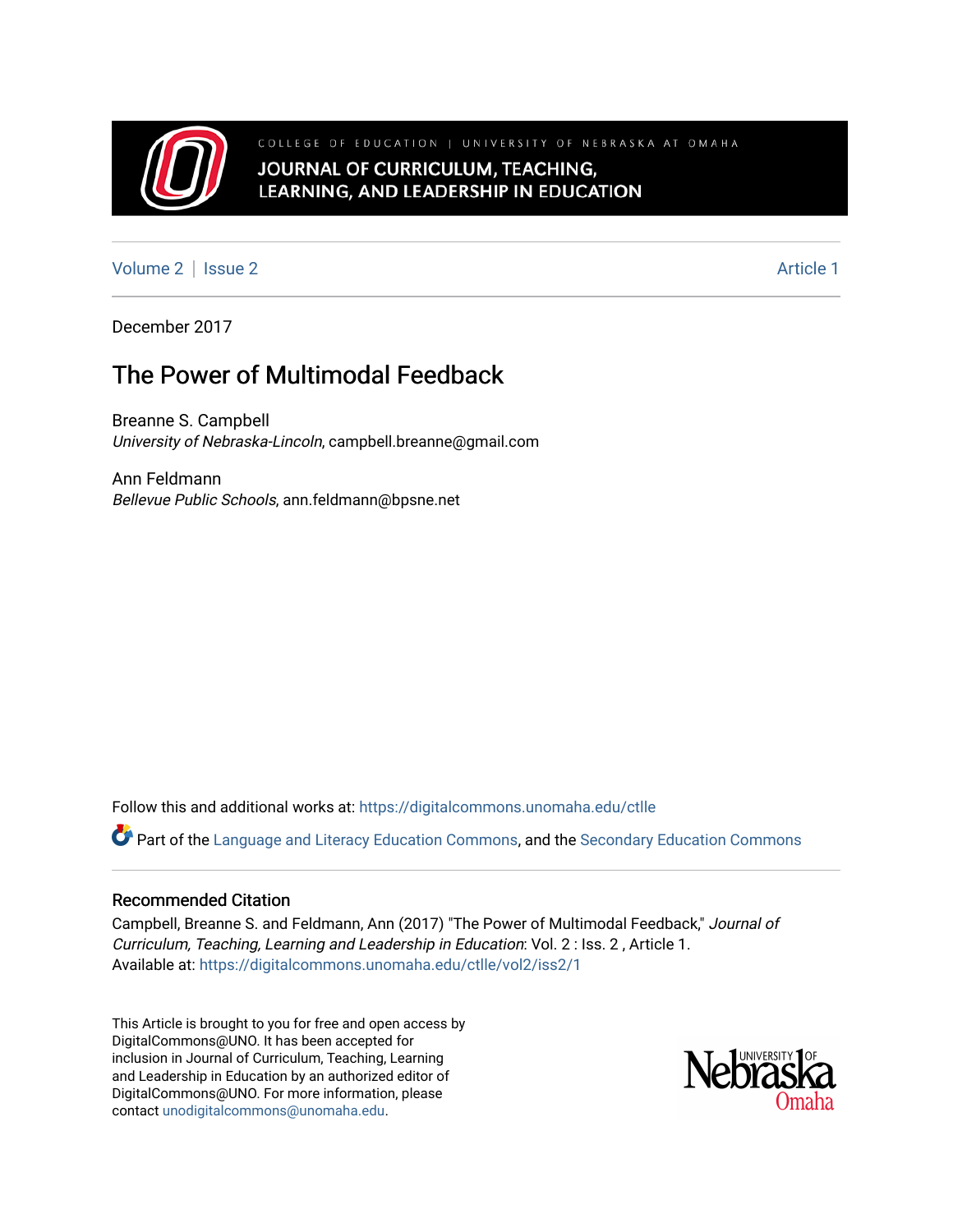# **THE POWER OF MULTIMODAL FEEDBACK**

Breanne Campbell Millard Public Schools

## Ann Feldmann Bellevue Public Schools

*Abstract: Feedback to students is most effective when it is timely, relevant and meaningful. English teachers spend many hours providing feedback on student writing and are disheartened as students disregard it. An English teacher and a technology specialist, while using available technology, set out to find a way to make the feedback process more streamlined, efficient, and something students would actually employ in the writing process. We discovered that utilizing technology tools available to provide on demand and archivable audio and visual feedback transforms the writing process and student responses are favorable.* 

How often do teachers spend hour after hour providing written feedback to students only to watch them barely glance at the feedback or even worse: toss it in the trash on the way out the door? Cohen (1987) and Ferris (1997) confirm what we already know about feedback—that students only make use of a small number of corrections they receive. With this in mind, and with our increasing access to technology, we wondered: is it possible to improve how students receive and utilize feedback using technology tools available to us? We set out to find a way, while using the technology available to us, to make the feedback process more streamlined and something that students would find useful and employ in the writing process. We discovered that combining auditory and visual modes was a powerful way to reach students.

# **What We Know About Feedback**

Research and experience tell us that feedback is most effective when it is timely, relevant, and meaningful. When providing feedback the goal is to help students move forward with the writing process. In "The Power of Feedback," Hattie and Timperley (2007) assert that, "Feedback is effective when it consists of information about progress, and/or about how to proceed" (p. 89) meaning that feedback is most important during the writing process, rather than at the time of evaluation. Thus, we argue that providing feedback through a combination of audio, video, and visual media—what we define as *multimodal feedback*—is a far more informative means for increasing student learning than assigning a simple grade or circling criteria on a rubric. From our research and experience within the classroom, we assert that writing instruction is transformed when teachers, using technology, move beyond written feedback and utilize multimodal feedback.

### *What Feedback Can Look Like*

With a myriad of tools available, and more emerging, teachers now have opportunities to leverage technology to provide feedback in ways that were never before possible. Multimodal feedback can take many forms; and, we argue, should use more than one mode of communication. This leaves teachers with many options as to how to operationalize feedback in the classroom. A teacher may record his or her voice as he or she is going through the student's writing and provide feedback that otherwise would have been scribbled in the margins. This can be audio comments recorded and sent to the student digitally, or it could be more of a recorded conversation with the student present-- an augmentation of the individual writing conference. Another option is a teacher created screencast recorded while he or she goes through the student's paper adding comments and asking clarifying questions, demonstrating where the student could improve within the context of the paper. The student not only hears the teacher's voice, but also sees the teacher assess the work. The multimodal feedback which technology affords has a powerful impact on how a student perceives his or her work and the writing process. Providing multimodal feedback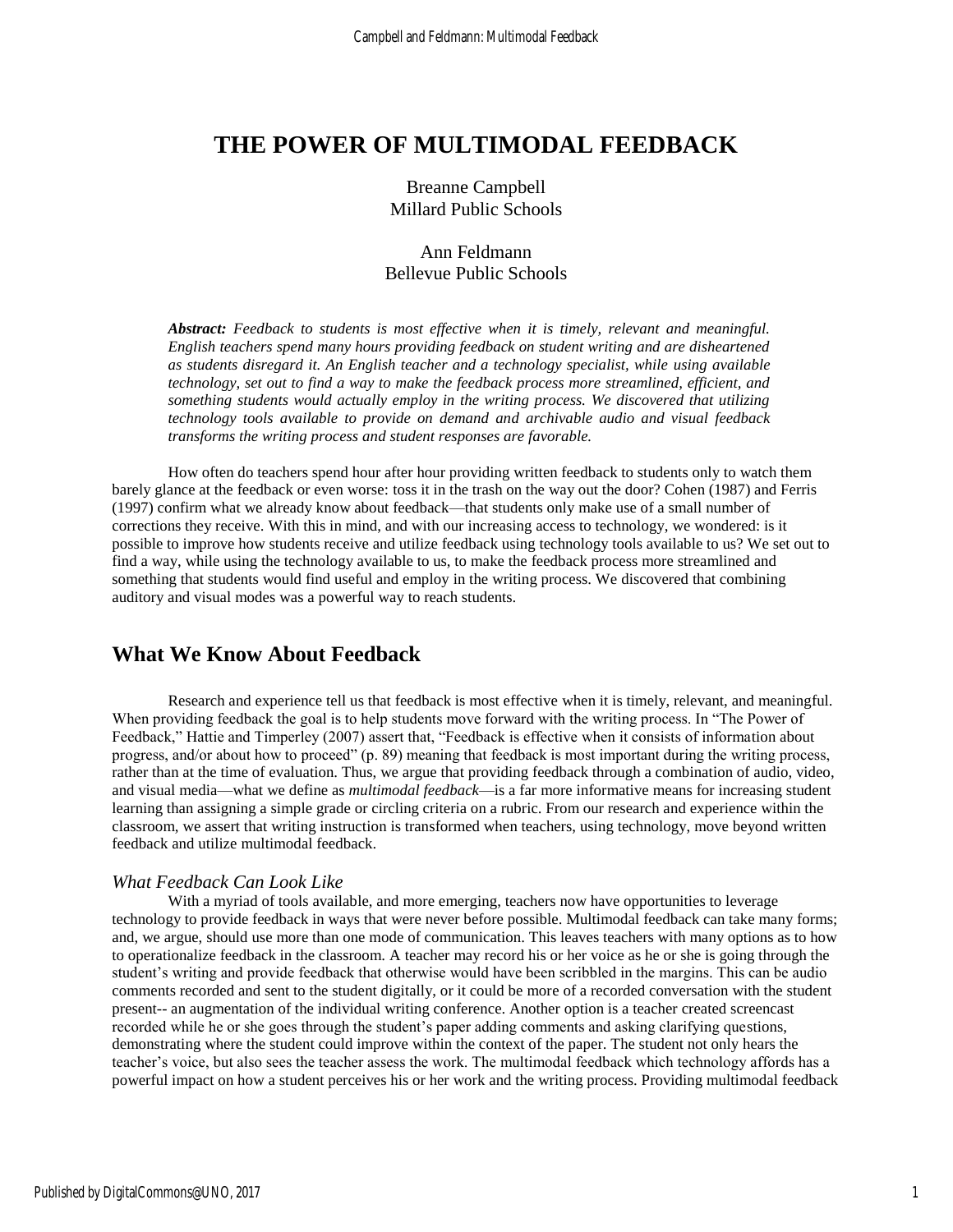allows the student to pause and revise and play again, or revisit the feedback at a later time as well. In addition, the video and audio files are archivable and readily available.

In this example, a high school English teacher was working with a student who was deficient in his writing and employed multimodal feedback for the first time. The teacher opened the paper in the *Explain Everything* application, where she used the highlighting and annotation tools to provide written feedback while at the same time recording her voice comments. She emailed the video file to the student, whereupon he revised his paper using the pause-rewind-revise cycle. Since the teacher recorded herself as she provided the feedback, she could be there in the student's ears, guiding his writing, as he engaged in the revision process. Over the weekend, the student accessed the on-demand feedback, internalized the suggestions, and revised the paper at his own pace. He submitted his revised paper the following day. His teacher was amazed at the transformation in his writing and how he incorporated the feedback in his piece. She now employs multimodal feedback regularly and has seen significant gains in student writing as a result of feedback that is timely, personalized, multimodal, and available on demand.

### *How Can a Teacher Operationalize This in His or Her Classroom?*

Changing what feedback looks like and establishing a new classroom environment can be a challenge. The easiest solution for reducing the time spent assessing students' writing and providing meaningful feedback would be to, well, assign less writing. Every teacher's dream, but never the reality. However, there are a few strategies that make this process more efficient and effective. These strategies are divided into two categories: substance and workflow.

#### **Substance**

If teachers genuinely want students to internalize the feedback they give and use it propel their learning further, we suggest teachers focus their multimodal feedback on one of two major areas of the task. This means teachers can pre-annotate the product addressing more specific, mechanical issues, such as grammar and convention issues, which allows the teacher to use his or her voice or video recording to address what we call "big picture" issue—the topics that can be more nuanced, complex, and lengthy to write out.

How this looks in an English classroom, for example, is the teacher will leave comments on the digital copy of an essay, paying particular attention to any smaller, specific issues such as a misspelling or repeated use of first person, when third person is required. The teacher would then reserve feedback about ideas, supporting details, or even organization for when they directly speak to the students through audio/video recordings. Focusing on one or two major areas in the audio/video feedback will give students a manageable amount of revision to accomplish. In addition to focusing on one or two major areas, teachers should limit the length of their feedback (the audio/video component) to five minutes. In our experience, students tend to lose focus after this amount of time, and teachers have a tendency to go over this time limit.

Time is a key factor in the revision process. Not only is it important for the teacher to provide feedback to the students in a timely fashion, but teachers must provide ample time for student revisions. In *Blended Learning in Action*, Tucker, Wycoff and Green (2017) assert that "Formative assessment can empower ownership of learning when students are engaged in the process of planning for and reflecting on learning" (p. 90). The multimodal feedback will take students from where they are in their writing piece to a new level in their writing as they incorporate the teacher feedback in the revision process. Students grow as writers as they review the feedback, pause the recording, re-read the paper, and make revisions. The feedback is personal, timely, meaningful, and accessible both in school and at home via their device (tablet, laptop, or other personal learning device).

#### **Workflow**

To use multimodal feedback successfully, teachers must create a digital workflow for sharing both the writing piece and distributing the feedback. Providing a seamless digital path for the teacher and student makes the file sharing efficient and transparent. Teachers create the audio/video feedback and then share the file digitally with the students. There are a number of workflow options to choose from including learning management systems such as *Schoology* and *Canvas*; a collaboration tool such as *Google Classroom*; email; or file sharing solutions such as *Dropbox, OneDrive* or *Google Drive*. In addition, students need consistent access to a device that allows them the ability to write, record audio/video, play audio/video, and submit their work. Headphones are also a must so students can listen to the feedback privately in the classroom without disturbing other students.

# **Classroom Application**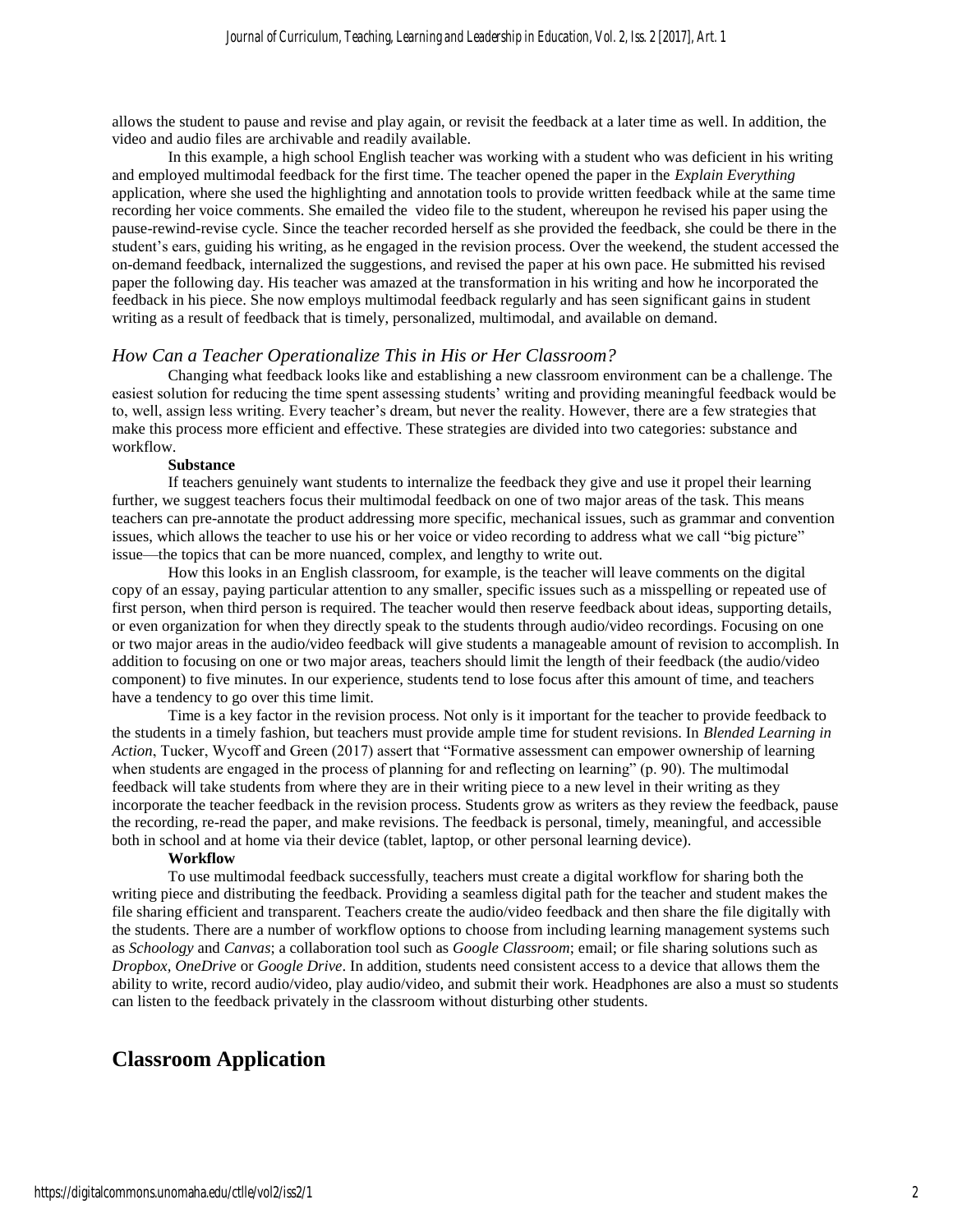We thought it would be helpful to describe two particular instances in which Mrs. Ann Feldmann and Dr. Breanne Campbell utilized this unique way of communicating with their students in both online and brick and mortar settings.

Mrs. Ann Feldmann, District Instructional Technology Specialist and adjunct professor, employs multimodal feedback in her online graduate courses. In an online course, leveraging audio and video personalizes the feedback and develops a sense of community within the course. One way she provided feedback was through individual video conferences. During the conference, she shared her screen with the student, providing the student the ability to watch her annotate and listen to her comments in real-time as she provided feedback on the paper. She recorded the screencast and after the conference, emailed a link to the file to the student. The recording was available on demand to students as they worked on revisions. Another method she employed was asynchronous conferences where she provided multimodal feedback without the student present. She recorded the feedback as she annotated their papers using the comment feature in the word processor and captured the screencast using *QuickTime Player*. She shared this recording to students via email. Students used the multimodal feedback video as they revised their papers, which gave them the power to pause, revise, rewind, and play the feedback again. Instead of just having traditional written feedback, students had multimodal feedback complete with audio and annotations. Students used the feedback in the writing process and submitted their revisions. They made significant gains in their writing.

Dr. Breanne Campbell, high school English teacher, frequently employs multimodal feedback in her classroom. During the research unit, Dr. Campbell used *Notability* to record one-to-one conferences with students on their research paper outlines. The research paper is typically the most challenging piece of writing freshman students are required to complete; therefore, she wanted to spend considerable time with students during the process of writing and revision. She held individual conferences with students in the hallway, and while annotating the outline and discussing the direction of their research, she recorded the conversation and emailed the file back to the student using the same application. The recording was available for students to go back and listen to again as they made their revisions. Instead of the conversation ending at her desk, and the student potentially forgetting the conversation, he or she could go back and listen to the recording as often as needed, pausing the recording and revising the paper. For iPads, *Notability* is the preferred tool because of its versatility and ease of use. However, there are a variety of other tools that we would recommend as well.

### *Technology Tools*

There are several technology tools a teacher can use to create audio/video feedback. Each tool has its affordances and constraints, and the teacher must decide which tool will work best for providing feedback for the specific assessment or task.

- 1. The *Notability* application by Gingerlabs is an application for the iPad and Mac that allows the student to take notes, sketch, add images, and record audio feedback. Use *Notability* with individual student conferences to record the conversation. Students have the audio recording to review at their own pace as they make revisions. The individual conference is available on demand as they revise their work.
- 2. The screen recording feature in iOS 11. This is free screen recording tool available on the iPad. Start the recording, open the paper, and record audio comments. Share the file via email, cloud-based storage, or to the students via a learning management system.
- 3. *Screencastify* is a free Chrome extension that works on both Windows and Mac platforms. The screen recording shares straight to Google Drive or can be saved locally and emailed to students.
- 4. *QuickTime Player* is a free screen-recording computer application that comes standard with a Mac and is exclusive to the Mac. Screen recordings are simple to create and are saved locally on the computer. The teacher can then share the file in a learning management system, cloud based storage, or email.
- 5. *Explain Everything* is an interactive whiteboard and presentation app that works on iOS or Android. Teachers provide feedback by adding audio and annotations. Videos are easy to share back to students via a learning management system, cloud based storage, or email directly from the app.
- 6. *Zoom* is a fee based video conferencing tool. Using the screen share feature, teachers in an online class can annotate and record feedback while the students are present. Recordings can be shared with students via email for them to review on demand as they make revisions to their papers.
- 7. *Schoology* and *Canvas* are both learning management systems with built in tools for audio and video feedback. In the grading pane, teachers leave audio feedback that students receive immediately and privately. Both platforms also use *Big Blue Button* for video conferencing. Teachers can conference with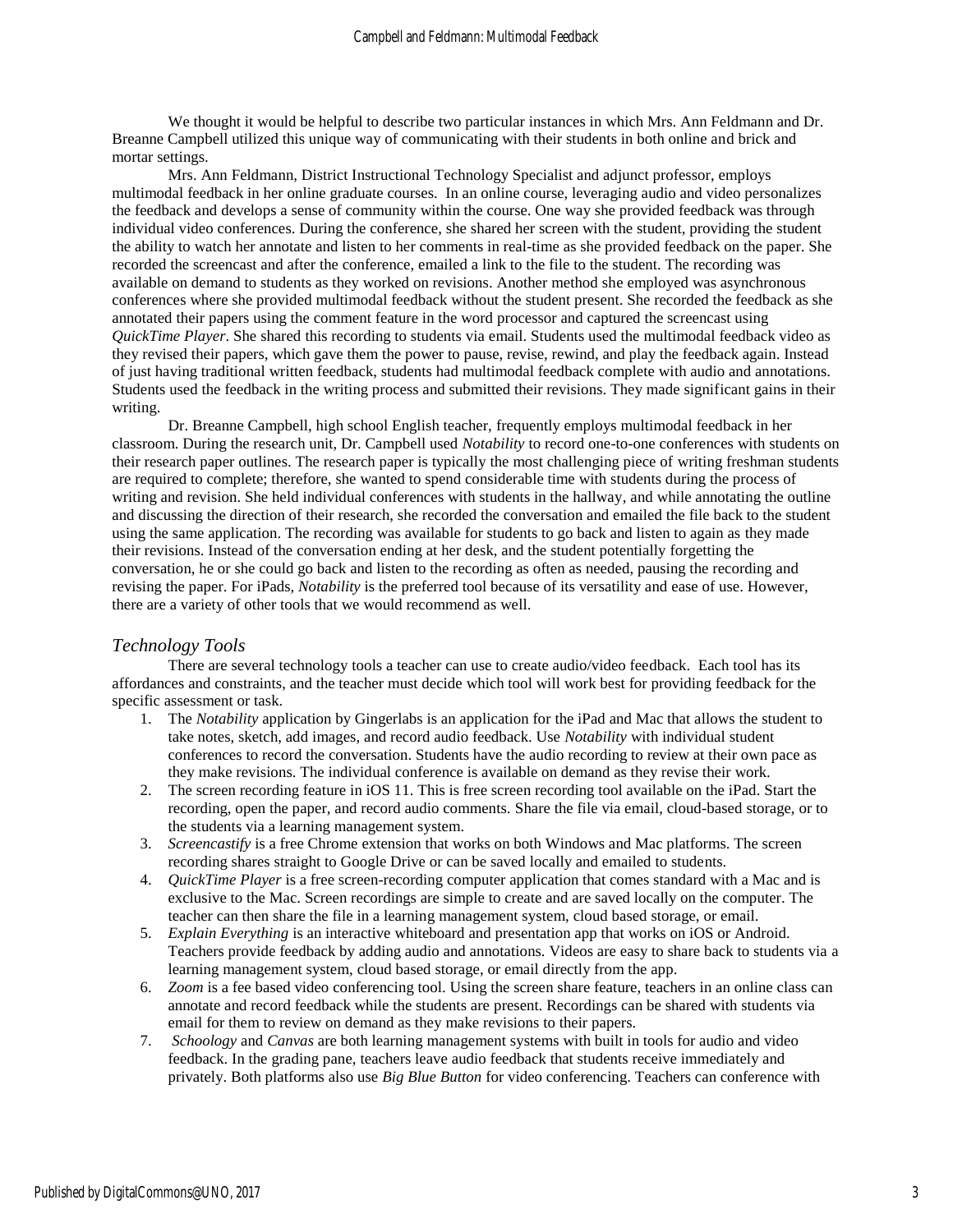individual students, record the feedback, and share a link to the conference recording to students. There is a fee for both *Canvas* and *Schoology* based on a per student cost.

#### *Advantages to Providing Multimodal Feedback*

We see two significant advantages to providing multimodal feedback that benefits both teachers and students, which we have labeled Enhancing Decoding and Building Relationships.

#### **Enhancing Decoding**

We cannot assume that just because students discard our feedback or chooses not to use it, that they do not care. Perhaps they cannot decode it. According to Nicol (2009), for feedback to be successful, "students must be able to decode it, internalize it and use it to make judgments about their work" (p. 9). The clarity and specificity of the feedback (or rather the lack thereof) may explain why a student chooses to either toss the feedback in the trash, or never use it to revise the writing piece. In a 2008 study in which undergraduate Biological Sciences students were provided audio feedback, one student, who responded favorably, stated, "...with written feedback it's just a circle with a question mark and you're thinking 'what's wrong with that,' but audio feedback they (tutors) tell you exactly what it was, if it was spelt wrong or if the wrong word had been used, or just it didn't make sense" (Merry & Orsmond, p. 4). Multimodal feedback, then, increases a student's understanding of how he or she can improve.

In a review of studies conducted on feedback, Brookhart (2008) contends that feedback varies in how clear and precise the feedback actually is and suggests that the teacher should use vocabulary and concepts that the student will understand. Furthermore, they assert that the amount and content need to be tailored to the student's developmental level. This means for students who struggle with reading comprehension, either because of a specific learning disability or because English is not their first language, reading their teacher's feedback may prove difficult, if not impossible. According to Brick and Holmes (2008), "in the field of second and foreign language writing development, students often do not understand the advice because it is too vague, poorly expressed, and even, sometimes, illegible" (p. 340). Oftentimes, students whose first language is not English are more skilled at comprehending what they hear than what they read. Giving feedback that is both visual and auditory can help make students feel connected to the teacher and the content; also, they are in control of the pacing and can pause to process and rewind to listen and view again. Additionally, students can control the video speed and slow the rate of speech to aid in comprehension.

#### **Building Relationships**

A large component of effective teaching is building and fostering meaningful relationships with students. One way these relationships are built and maintained is through interaction centered on a literacy skill, writing in this case. What we say about a student's writing and how we say it significantly matters and shapes what happens next. Teachers have the power to inspire greatness, but also have the ability to mute that greatness. According to King, McGuggan, and Bunyan (2008), a staff member said, "I felt this was a more personalised form of feedback. Because of this, I was less likely to use words like 'poor' or 'weak.' I was thinking this person will be listening to this...so I will say 'this is quite good' or 'this needs some work.' Not just the tone of voice, but the actual words I was using"  $(p.10)$ .

Using multimodal feedback redefines and enhances the relationship between teacher and student. It also redefines and extends the role of the teacher in the feedback process. Teachers can become more writing coaches to students instead of evaluators, which has the potential to disarm students' defenses when it comes to writing with just the tone of their voices. Their role is also extended because the audio/video feedback teachers provide is available for students to digest in their own time, making the teacher and his or her own thinking more transparent and accessible to students.

From the preliminary findings of a 2008 small-scale pilot study, Brick and Holmes (2008) found that students reacted favorably to receiving feedback through multiple modes. Two groups of learners were provided with a short video file of comments regarding their coursework in addition to traditional written comments. "I prefer it to the traditional one, as I feel more comfortable and gives you more confidence while at the same time the lecturer shows you what you should (have) done in a different way to improve the essay. Sometimes in the traditional-written feedback you can mistake some comments and some of the corrections might not be clear. Otherwise in this system everything is explained and showed while the professor is speaking. Overall, I think it is a very useful way of improving the way we write, through explanations" (341). This type of feedback also places the student into a more agentive role, allowing them to control how they view the feedback. They can pause, rewind, and even fast forward the feedback as they revise.

We have already established that the content and focus of feedback is key for students to understand, internalize, and employ it in order to improve their writing. However, we also need to include the students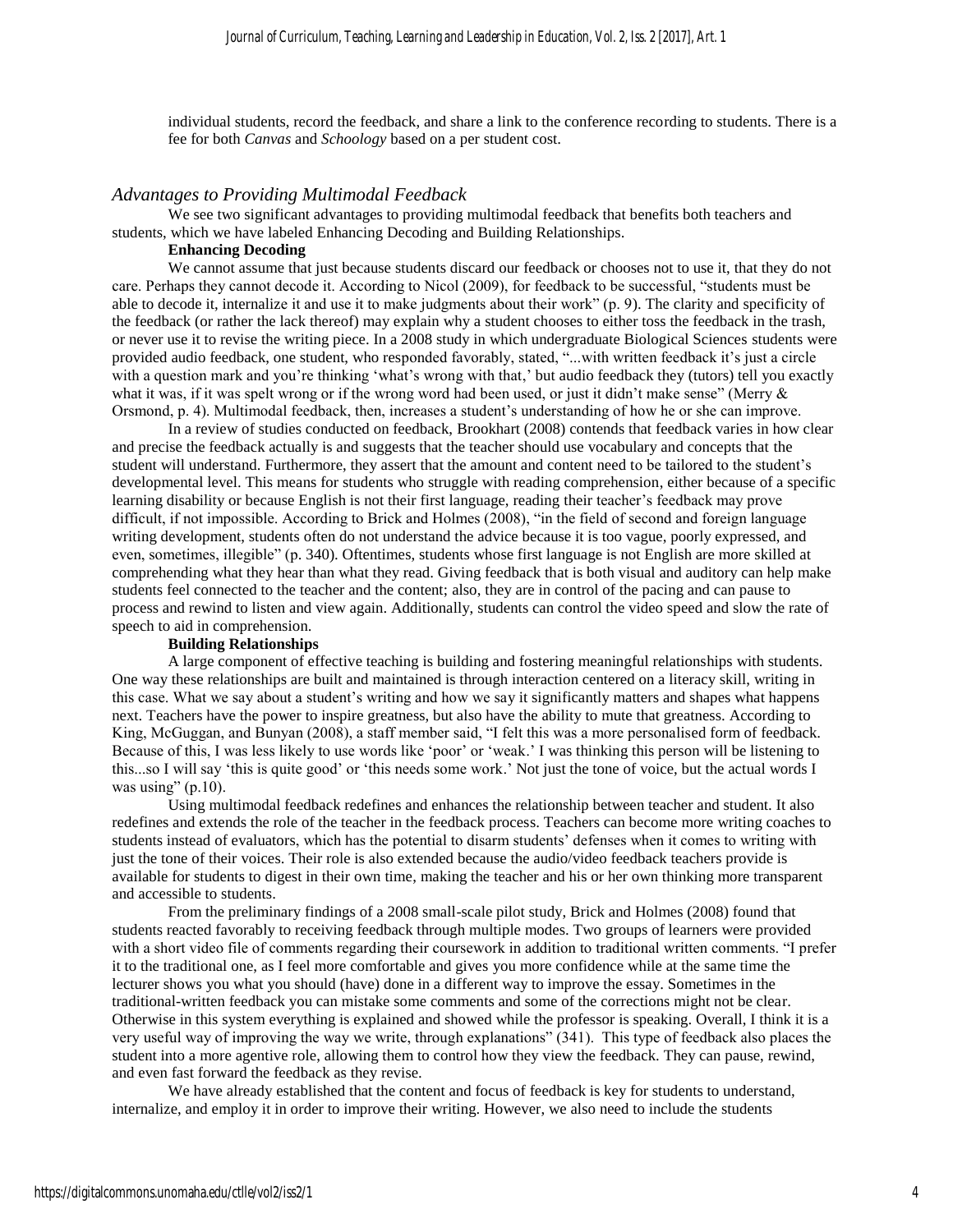themselves in the feedback process. According to Brookhart (2008), "What we now realize is that the message sent is then filtered through the student's perception (influenced by prior knowledge, experiences, and motivation) as it becomes the message received" (p. 3). This means that the messages teachers send may not always be received exactly as intended. This is significant because a teacher's message can be locked up, tangled, and misrepresented inside a student's own interpretation. Multimodal feedback allows a teacher to convey care and interest in student progress and growth through the tone of his or her voice. This can aid in disarming a student who may traditionally become defensive when receiving feedback in writing. Furthermore, the words spoken matter just as much as the tone of voice. According to a review of research, Brookhart (2008), concluded that teachers should choose words that position the student as an agent and cause him or her to think or wonder. This feedback, shared directly with the student, is both personal and private, eliminating feelings of embarrassment that might be present in a classroom setting if peers were allowed to listen to teacher feedback.

#### *Conclusion*

Multimodal feedback is causing a grading revolution for students and teachers breaking the mold of traditional written feedback. With individualized audio/video feedback on papers along with time for revision, students are changing how they utilize teacher feedback in the revision process. From our experience, students are engaged with the multimodal feedback longer than traditional written comments and use this multimodal feedback in a self-paced, meaningful way to produce a revised piece.

When they use this type of medium and mode to respond to their learners at work, not only are teachers helping students improve their decoding skills and making stronger connections to individual students, but they are also improving the quality of the feedback to students. Stannard (2007) found that multimodal feedback tended to be more extensive and denser because it contains both verbal and nonverbal information. Brick and Holmes (2008) build upon this by offering that "The use of speech, graphics, and the written word seems to cater to the widest variety of learning styles, reaching those with a preference for auditory and visual learning who are less likely to benefit from standard single mode written feedback" (p. 340). Expanding how teachers reach and interact with students has the potential to improve their practice, build stronger relationships with their students, and help improve the literacy of their students.

There is no question that multimodal feedback is transforming the revision process. Teachers are leveraging technology to provide more dynamic and useful feedback which allows them to be more efficient and effective. Even more significantly, teachers are redesigning the feedback process and thus transforming the writing process for students and creating a grading revolution where feedback is no longer discarded, but rather regarded with high esteem and careful consideration.

### **References**

- Brick, B., & Holmes, J. (2008, October). Using screen capture software for student feedback: towards a methodology. In *IADIS International Conference on Cognition and Exploratory Learning in the Digital Age*.
- Brookhart, S. M. (2008). *How to give effective feedback to your students*. ASCD.
- Cohen, A. D. (1987). Student processing of feedback on their compositions. *National Clearinghouse for English Language Acquisition*, 57-69.
- Ferris, D. R. (1997). The influence of teacher commentary on student revision. *Tesol Quarterly*, *31*(2), 315-339.
- Hattie, J., & Timperley, H. (2007). The power of feedback. *Review of Educational Research*, *77*(1), 81-112.
- King, D., McGugan, S., Bunyan, N. (2008). Does it make a difference? Replacing text with audio feedback. *Practice and Evidence of the Scholarship of Teaching and Learning in Higher Education, 3*(2), 10.
- Merry, S., & Orsmond, P. (2008). Students' attitudes to and usage of academic feedback provided via audio files. *Bioscience Education,* (11)1, 1-11.
- Nicol, D. (2009). *Quality enhancement themes: the first year experience: transforming assessment and feedback: enhancing integration and empowerment in the first year*. The Quality Assurance Agency for Higher Education.
- Tucker, C., Wycoff T., Green J., (2017). *Blended Learning in Action: A Practical Guide*